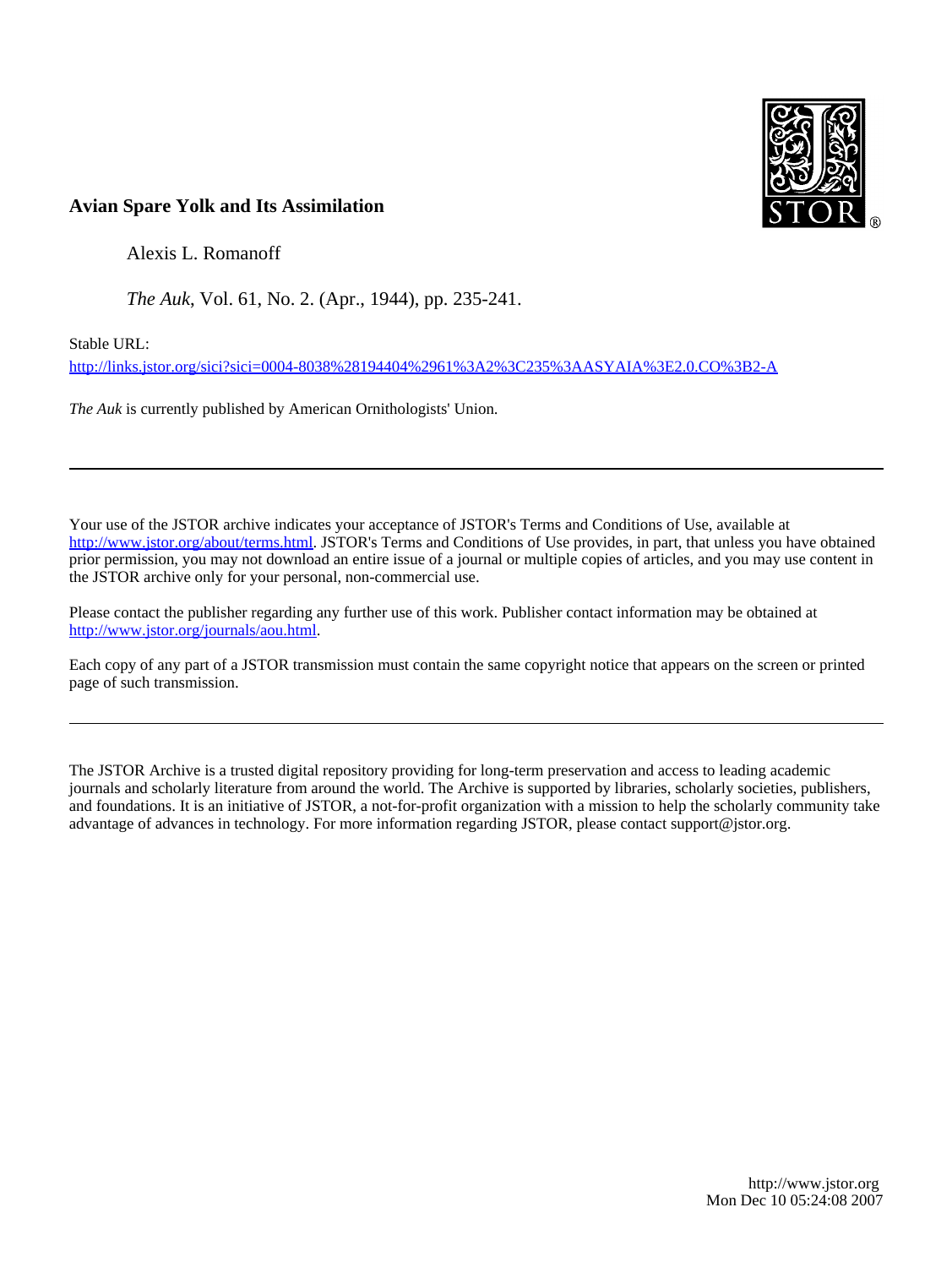## AVIAN SPARE YOLK AND ITS ASSIMILATION

### BY ALEXIS L. ROMANOFF

IT is well known that at the time of hatching a bird still retains a portion of unassimilated yolk material. About two days before the embryo is ready to be hatched, a rapid growth and unfolding of the tissues at the umbilicus cause that portion of the yolk which has as yet not been absorbed to be enclosed within the abdominal cavity. After enclosure of the yolk, its utilization goes on as before until, under normal conditions, it has been entirely absorbed. Since the yolk sac is actually a diverticulum of the small intestine, its material is absorbed directly from the sac into the blood stream. The spare yolk, in this manner, is able to supply the developing chick with a store of nutriment which enables it to survive for a limited period after hatching without an additional supply of food.

The rate of assimilation of the spare yolk has been studied primarily in the chick (Virchow, 1891; Iljin, 1917; Schilling and Bleecker, 1928; Parker, 1929; Jull and Heywang, 1930; Romanoff and Romanoff, 1933; Romanoff, 1943; and Fronda, Banez, and Monegas, 1937). Very little is known about the absorption of yolk in other species of birds as well as about changes in its chemical composition following hatching. For this reason the work was extended to include several species of birds and chemical changes in the yolk which, it was thought, might indicate preferential absorption of certain food material.

## **EXPERIMENTAL**

Amounts of spare yolk in various species.-In the newly hatched chick the amount of unassimilated yolk material has been variously determined by Iljin (1917) at hatching as 8.19 gms., by Virchow (1891) at 12 hours as 5.34 gms., and by Parker (1929) and Jull and Heywang (1930) at 24 hours as 4.41 gms. and 5.86 gms., respectively. In observations by the author the average yolk-sac weight immediately after hatching was 6.16 gms. in Leghorn and 7.25 gms. in Brahma chicks.

The amount of spare yolk found at hatching in various species of birds is given in Table 1. The weight of the yolk sac varied closely with the weight of the bird. It also varied consistently with the original egg weight; the larger the egg, the heavier the yolk sac. On the other hand, the percentage of yolk weight to bird weight did not show such consistent variation. In general the smaller birds had a lower percentage of yolk weight than the larger birds, the values extending from ten to nearly twenty-five per cent.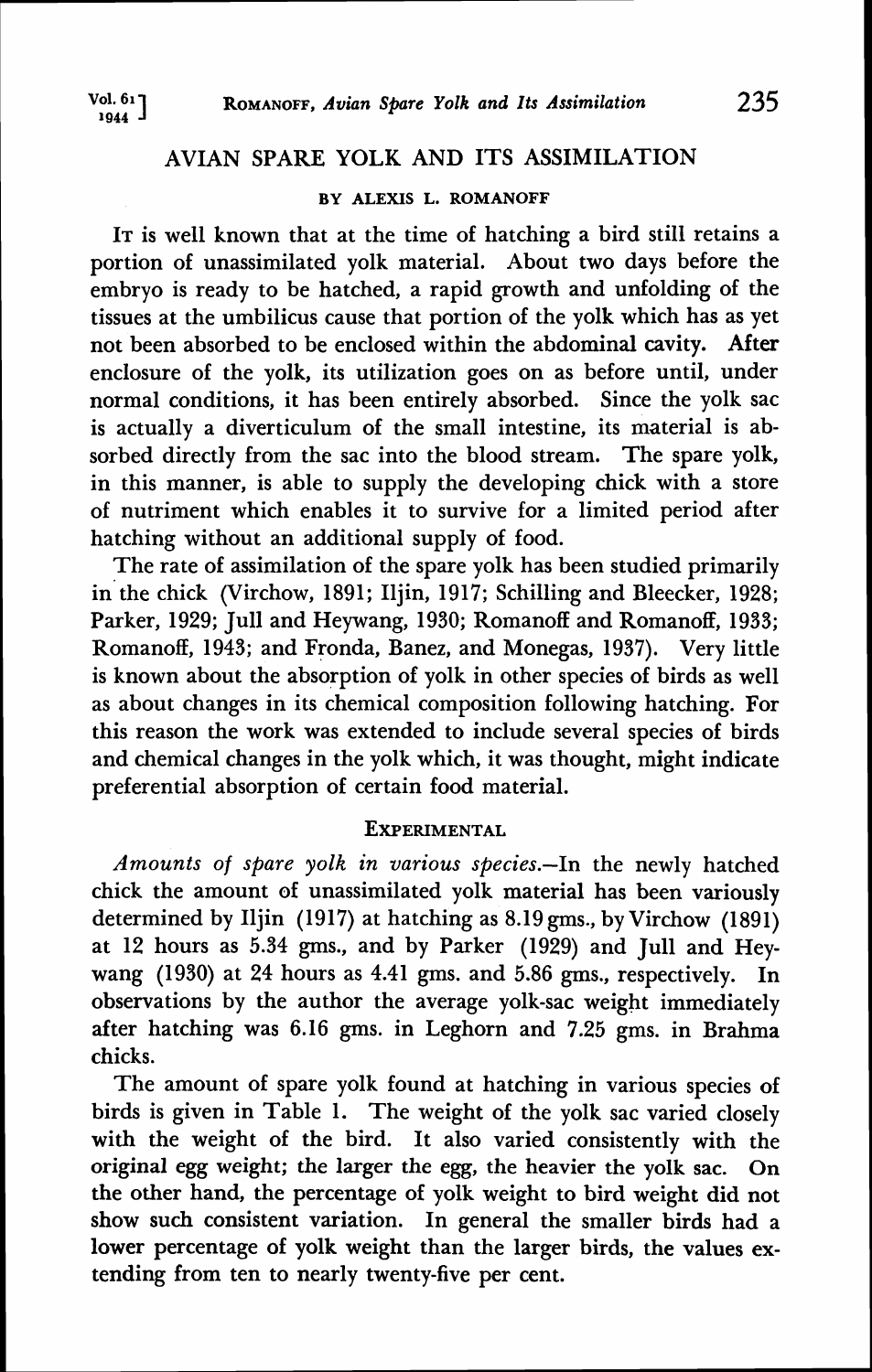The weight of unabsorbed yolk at hatching may vary not only with the species, but also with the idiosyncrasy of the individual, and probably with a number of other factors.

Influence of incubating temperature.-Perhaps the most important external factor influencing the amount of unabsorbed yolk in birds at hatching is temperature. In pheasants and quail (Romanoff, 1934), continued exposure to both high and low incubating temperatures, ranging from 35.5° to 39.5° C., resulted in considerable retention of yolk-the greater the deviation in temperature from the optimum of  $37.5^{\circ}$  C. the larger the amount of yolk retained (Text-figure 1). At high temperatures



**TEXT-FIGURE 1.-Influence of incubating temperature on the amounts of spare yolk at hatching of Ring-necked Pheasants** *(Phasianw torquatus)* **and Bob-white**  *(Colinw virginianus).* 

the yolk is not efficiently utilized because of the retardation in growth of the embryo and the lowered metabolic rate during the latter part of incubation, while at low temperatures the yolk is large (Romanoff, 1943) owing to an improper physicochemical state of the yolk's contents. The smallest weight of spare yolk undoubtedly is indicative of the greatest metabolic efficiency of the embryo.

Rate of assimilation under feeding and starvation.-Newly hatched birds are known to be able to live for a number of days with neither food nor water, although absorption of yolk material proceeds rapidly after the bird is hatched. The absorption of this yolk is practically complete five days after the bird has hatched, but small remnants of the sac often persist much longer.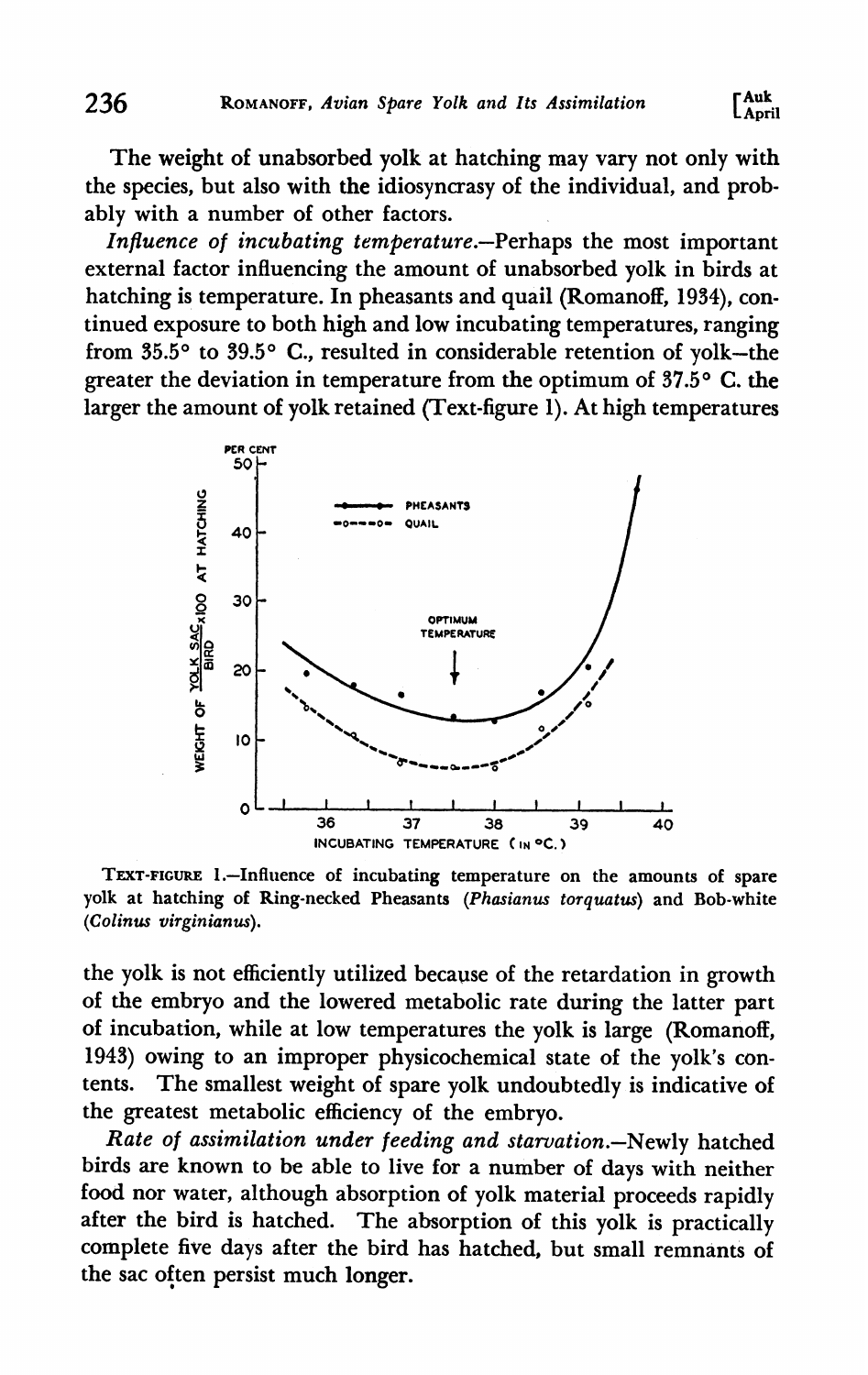None of the birds studied were able to survive the period of starvation in which feed and water were withheld for 120 hours or for five days after removal from the incubator (In practice baby birds are removed from the incubator about 48 hours after hatching in order to allow them to dry off completely). As was expected, the longer the period of starvation, the greater was the loss of body weight.



**TEXT-FIGURE 2.-The rate of assimilation of spare yolk after hatching by Leghorn Chickens** *(Gallus gallus),* **Ring-necked Pheasants** *(Phasianus torquatus),* **Pekin Ducks** *(Anas platyrhynchos),* **White Holland Turkeys** *(Meleagris gallopavo),* **Pekin**  *(Anus platyrhynchos),* **and Bob-whites** *(Colinus virginianus),* **under feeding and starvation.** 

In this study the assimilation of the spare yolk was measured in fed and starved birds, including chickens, pheasants, quails, turkeys, and two species of ducks. Fed chicks showed a gain in body weight practically from the time of hatching (Text-figure 2-A), while pheasant chicks and poults showed a slight loss in weight during the first day or two (Text-figure 2-B and D) since they do not take in any food for that period. The weight of starved birds decreased consistently with all species (Text-figure 2-A, B, C, D, E, and F).

The spare yolk was assimilated more rapidly by chicks and pheasant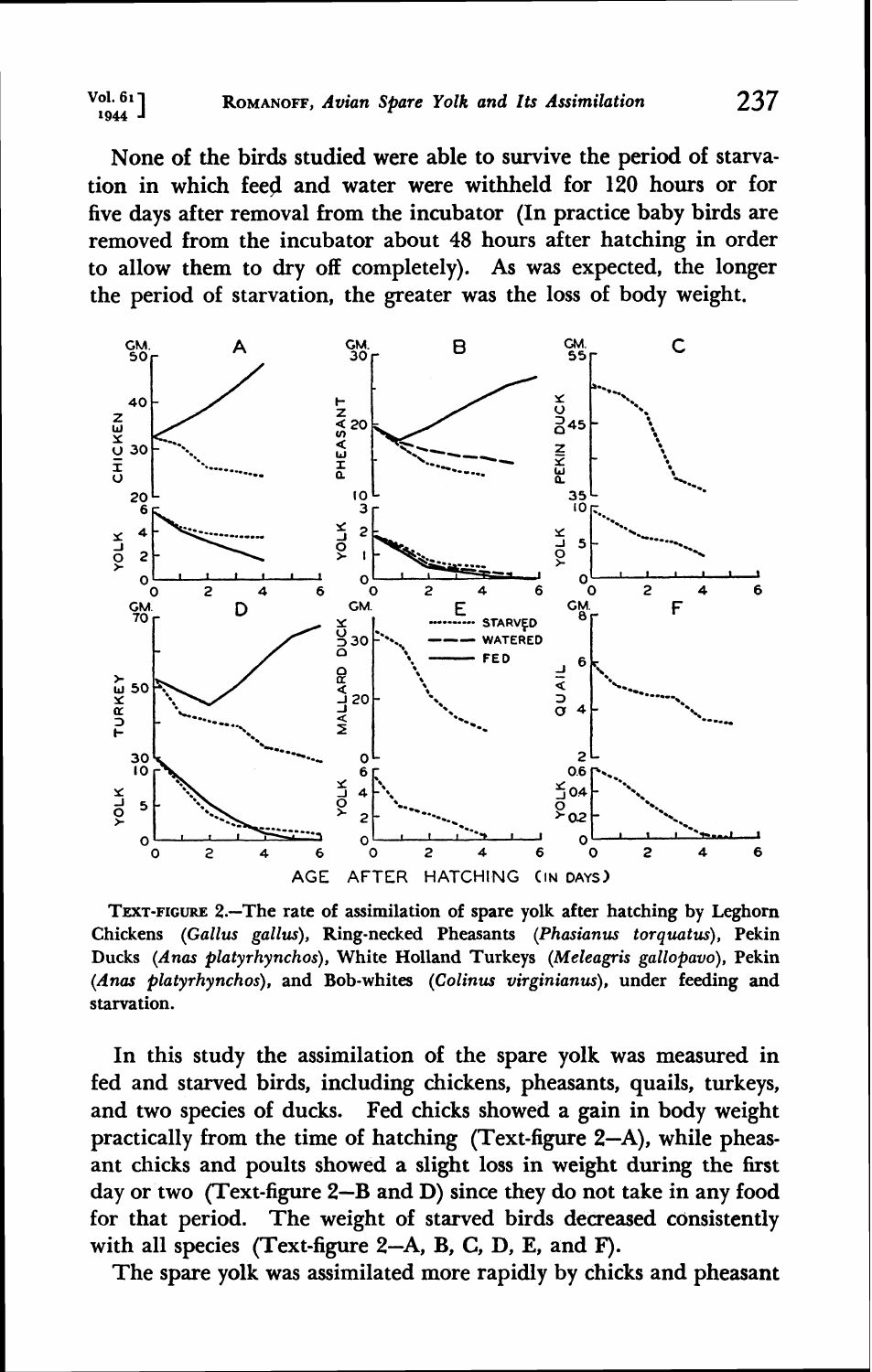chicks which were fed (Text-figure 2-A and B). In fed poults, the yolk was absorbed more rapidly than in starved birds, only after the third or fourth day (Text-figure 2-D). One group of pheasant chicks, which was supplied with water alone, showed a slow but continual decrease in body weight and spare yolk which was intermediate between the fed and starved birds (Text-figure 2-B).

The yolk of unfed chicks on the fourth day contained a considerable amount of gelatinous material. Also the wings of these chicks resembled long pin feathers while those of fed birds possessed normal wing feathers.

The contents of the yolk sac in the unfed pheasant chicks on the fifth day did not differ from those of previous days. On the other hand, the yolk-sac contents of the fed pheasant chicks became fluid, undergoing a change suggestive of cystic degeneration. With poults, two out of three yolk sacs rotted in unfed birds.

Physicochemical changes with assimilation.-The dry material in the spare yolk decreased more rapidly than the total wet weight, indicating utilization of the actual food material (Table 2). The hydrogen-ion concentration of the spare yolk, in both the chicks and ducklings, gradually changed from neutrality to a slightly acid condition.

Although the actual amount of ether extract decreased after hatching, the percentage weight in relation to the entire yolk did not show any significant change. The refractive index also did not show any appreciable change but the slight increase in iodine number indicates a possible preferential absorption of fatty material by the chick. This agrees with the data of Entenman, Lorenz, and Chaikoff (1940) that show a gradual decrease in percentage of fatty acids in the yolk.

## **DISCUSSION**

It is evident that the amount of the reserve yolk in the bird at hatching may vary according to several different factors. Smaller species of birds have, in general, a lower percentage of yolk weight than larger species (cf. Table 1). Also extreme incubation temperatures result in abnormal retention of the yolk (cf. Text-figure 1). Jull and Heywang (1930) noted that at hatching time the percentage weight of reserve yolk material varies among different hens as a **char**acteristic of the individual, but it is independent of chick sex.

Studies on the metabolism of the reserve yolk in the chick indicate its completely nutritive function after hatching. There is a rapid absorption of fatty material (cf. Table 2) and protein. Entenman,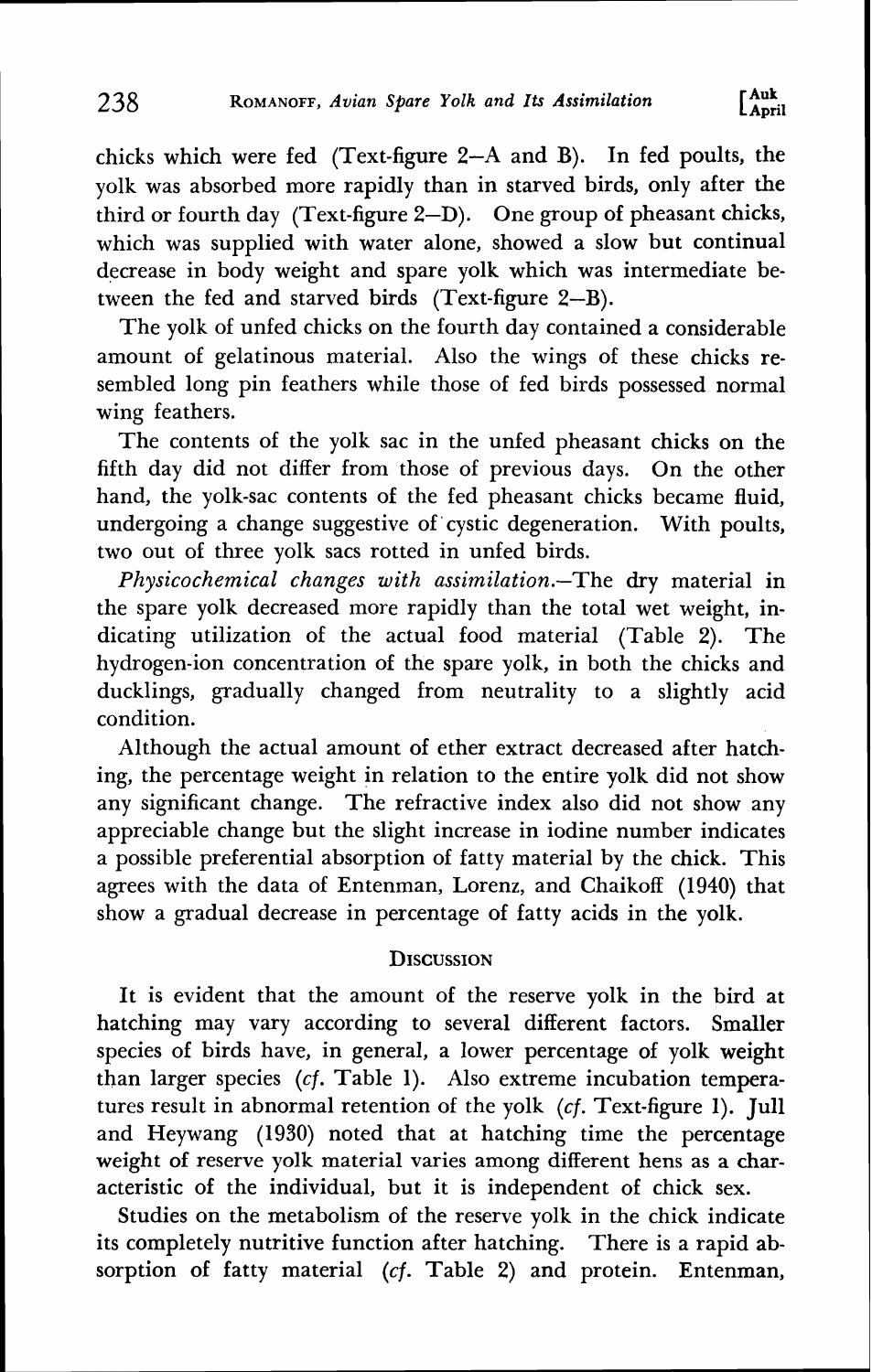Lorenz, and Chaikoff (1940) determined that at hatching the yolk sac had about 0.5 gm. of fatty acids, while on the fifth day it retained only 0.03 **gm.** Phospholipid and cholesterol were also absorbed, but in lesser amounts. According to Romenski (1919) the protein in the yolk is rapidly utilized during the 36 hours of starvation after hatching. He showed that during this period the yolk lost 160 mgs. of nitrogen, while the chick's body gained 35 gms.

During five to seven days of starvation, the total loss was from onethird to one-half of the original body weight. It is interesting to note that according to Iljin (1917) there is no change in dry weight of starved chicks. This would indicate that during starvation the bird lives entirely on spare yolk without the destruction of the constitution of the organism. This makes it possible for the bird to maintain normal body functions after a prolonged starvation, without detrimental effects on later life.

There is apparently very little effect of starvation on the rate of absorption of the reserve yolk in the species studied (cf. Text-figure 2). Similarly in work by Parker (1929), poisons and extreme brooding temperatures did not change appreciably the absorption rate of the yolk nor the further growth rate of the chick. She also found no correlation between the yolk-absorption rate and the general vigor of the chick. The assimilation is not materially affected either by the quantity of food consumed (Schillinger and Bleecker, 1928, and Parker, 1929) or by cold drinking water (Heywang, 1940).

Although it is apparent that assimilation of the yolk is a fairly regular process despite starvation or feeding, yet in practice, early feeding should not be harmful. In fact, feeding may induce a slightly more rapid rate of yolk assimilation (cf. Text-figure 2). Also, starvation may result in high mortality during the brooding period as has been shown by Fronda, Benetz, and Monegas (1937)-the longer the period of starvation, the higher the rate of mortality. This is presumably due to inadequacy of spare yolk in some chicks which early reach a critical stage of starvation. It is not advisable, therefore, to withhold feed and water from newly hatched birds longer than necessary after removal from the incubator.

## **CONCLUSIONS**

From the study of several species of birds it was found that the relative amount of spare yolk at hatching varies with the size of the egg, being smallest in species laying small eggs and much larger in birds laying large eggs.

Much greater amounts of spare yolk were retained in birds hatched under extreme temperatures.

**Vol. 61 1944 ROMANOFF,** *Avian Spare Yolk and Its Assimilation* **239**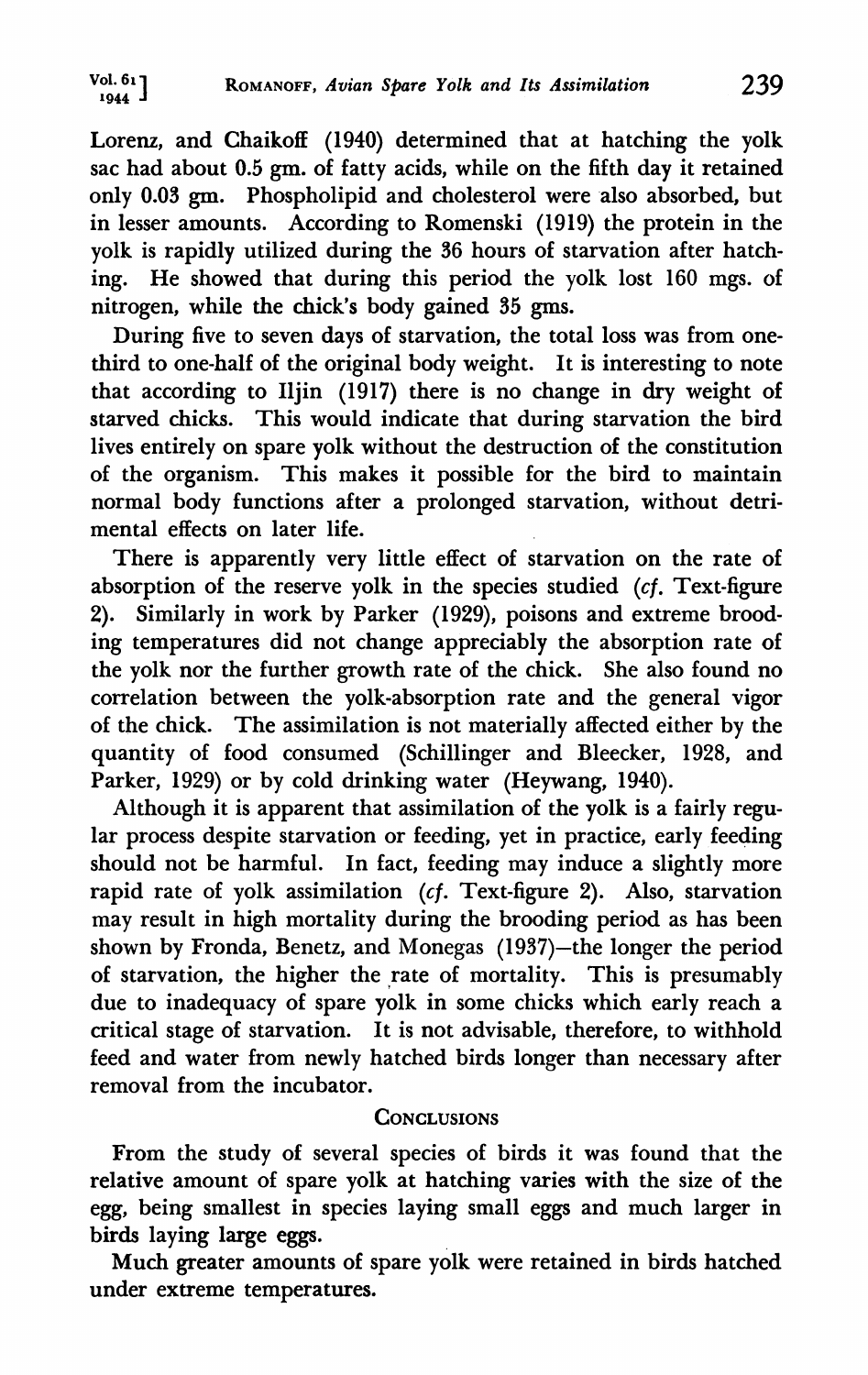The average rate of assimilation after hatching was fairly identical in both fed and starved birds, although the individual variation was high.

Physical and chemical studies of spare yolk during assimilation show some changes in fats, indicating their preferential absorption.

| Species of Birds                            | Birds<br>observed | $O$ riginal<br>egg<br>weight | Weight<br>of bird<br>without<br>yolk sac  yolk sac | Weight<br>of | Yolk sac<br><b>Bird</b><br>$\times$ 100 |
|---------------------------------------------|-------------------|------------------------------|----------------------------------------------------|--------------|-----------------------------------------|
|                                             | number            | grams                        | grams                                              | grams        | %                                       |
| Bob-whites (Colinus virginianus)            | 6                 | 9.0                          | 4.95                                               | 0.49         | 9.9                                     |
| Ruffed Grouse (Bonasa umbellus)             | 189               | 18.0                         | 11.40                                              | 1.56         | 13.7                                    |
| Ring-necked Pheasants (Phasianus torquatus) | 11                | 32.0                         | 14.10                                              | 1.84         | 12.7                                    |
| Jungle Fowl (Gallus gallus)                 | 5                 | 35.0                         | 21.07                                              | 2.59         | 12.3                                    |
| Guinea Fowls (Numida meleagris)             | 2                 | 40.0                         | 27.91                                              | 4.00         | 14.3                                    |
| Mallards (Anas platyrhynchos)               | 8                 | 58.0                         | 30.81                                              | 5.66         | 14.6                                    |
| Leghorn Chickens (Gallus gallus)            | 67                | 60.0                         | 32.34                                              | 6.16         | 19.0                                    |
| Brahma Chickens (Gallus gallus)             | 4                 | 64.0                         | 41.63                                              | 7.25         | 14.9                                    |
| Runner Ducks (Anas platyrhynchos)           | 14                | 65.0                         | 37.50                                              | 8.47         | 23.9                                    |
| Pekin Ducks (Anas platyrhynchos)            | 6                 | 80.0                         | 50.99                                              | 9.18         | 18.0                                    |
| White Holland Turkeys (Meleagris gallopavo) |                   | 80.0                         | 45.48                                              | 11.26        | 24.8                                    |
| Bourbon Red Turkeys (Meleagris gallopavo)   | 11                | 85.0                         | 52.47                                              | 12.18        | 23.2                                    |
| Embden Geese (Anser anser)                  | 3                 | 198.0                        | 98.83                                              | 21.24        | 21.5                                    |

TABLE 1

AMOUNTS OF SPARE YOLK FOUND AT HATCHING IN VARIOUS SPECIES OF BIRDS

#### TABLE 2

#### PHYSICOCHEMICAL CHANGES IN SPARE YOLK OF THE CHICK

| TABLE 2<br>PHYSICOCHEMICAL CHANGES IN SPARE YOLK OF THE CHICK |        |       |                                                                                                                                    |                                  |             |               |      |               |                 |                 |  |  |
|---------------------------------------------------------------|--------|-------|------------------------------------------------------------------------------------------------------------------------------------|----------------------------------|-------------|---------------|------|---------------|-----------------|-----------------|--|--|
|                                                               | Amount |       |                                                                                                                                    | $Hydrogen$ -ion<br>concentration |             | Ether extract |      |               |                 |                 |  |  |
| A ge<br>after                                                 |        |       |                                                                                                                                    |                                  |             |               |      | <b>Iodine</b> | Refrac-<br>tive | Fatty           |  |  |
| hatching                                                      | Wet    | Dry   |                                                                                                                                    | Chick                            | $Duckline*$ | Amount        |      | number        | index           | acidst          |  |  |
| $_{days}$                                                     | grams  | grams | $% \mathcal{P}_{\mathrm{C}}\left( \mathcal{P}_{\mathrm{C}}\right) =\mathcal{P}_{\mathrm{C}}\left( \mathcal{P}_{\mathrm{C}}\right)$ | рH                               | pН          | grams         | $\%$ | value         | n(D)            | $% \mathcal{N}$ |  |  |
| ∩                                                             | 7.62   | 4.38  | 57.4                                                                                                                               | 7.29                             | 7:05        | 1.33          | 17.5 | 73.89         | 1.468           | 11.9            |  |  |
|                                                               | 6.02   | 3.40  | 56.5                                                                                                                               | 6.81                             | 6.84        | 0.89          | 14.8 | 77.28         | 1.471           | 9.1             |  |  |
| 2                                                             | 4.09   | 2.30  | 56.2                                                                                                                               | 6.59                             | 6.45        | 0.67          | 16.4 | 79.41         | 1.471           | 8.0             |  |  |
| 3                                                             | 2.38   | 1.27  | 53.4                                                                                                                               | 6.53                             | 6.27        | 0.38          | 15.9 | 85.89         | 1.473           | 7.0             |  |  |
| 4                                                             | 1.43   | 0.75  | 52.4                                                                                                                               | 6.60                             | 6.40        | 0.21          | 14.7 | 88.55         | 1.475           | 6.1             |  |  |
| 5                                                             | 1.16   | 0.62  | 53.4                                                                                                                               | 6.63                             | 6.28        | 0.22          | 19.0 | 85.19         | 1.475           | 5.3             |  |  |

The data on the duckling are included here for comparison with that of the chick.

i The data of Entenman, **Lorenz** and Chaikoff (1940).

#### LITERATURE CITED

ENTENMAN, C., LORENZ, F. W., AND CHAIKOFF, I. L.

- 1940. The lipid content of blood, liver, and yolk sac of the newly hatched chick and the changes that occur in these tissues during the first month of life. Journ. Biol. Chem., 133: 231-241.
- FRONDA, F. M., BANEZ, E. T., AND MONEGAS, G.
	- 1937. The influence of withholding feeds from newly hatched chicks. Philippine **Agr.,** 25: 770-781.